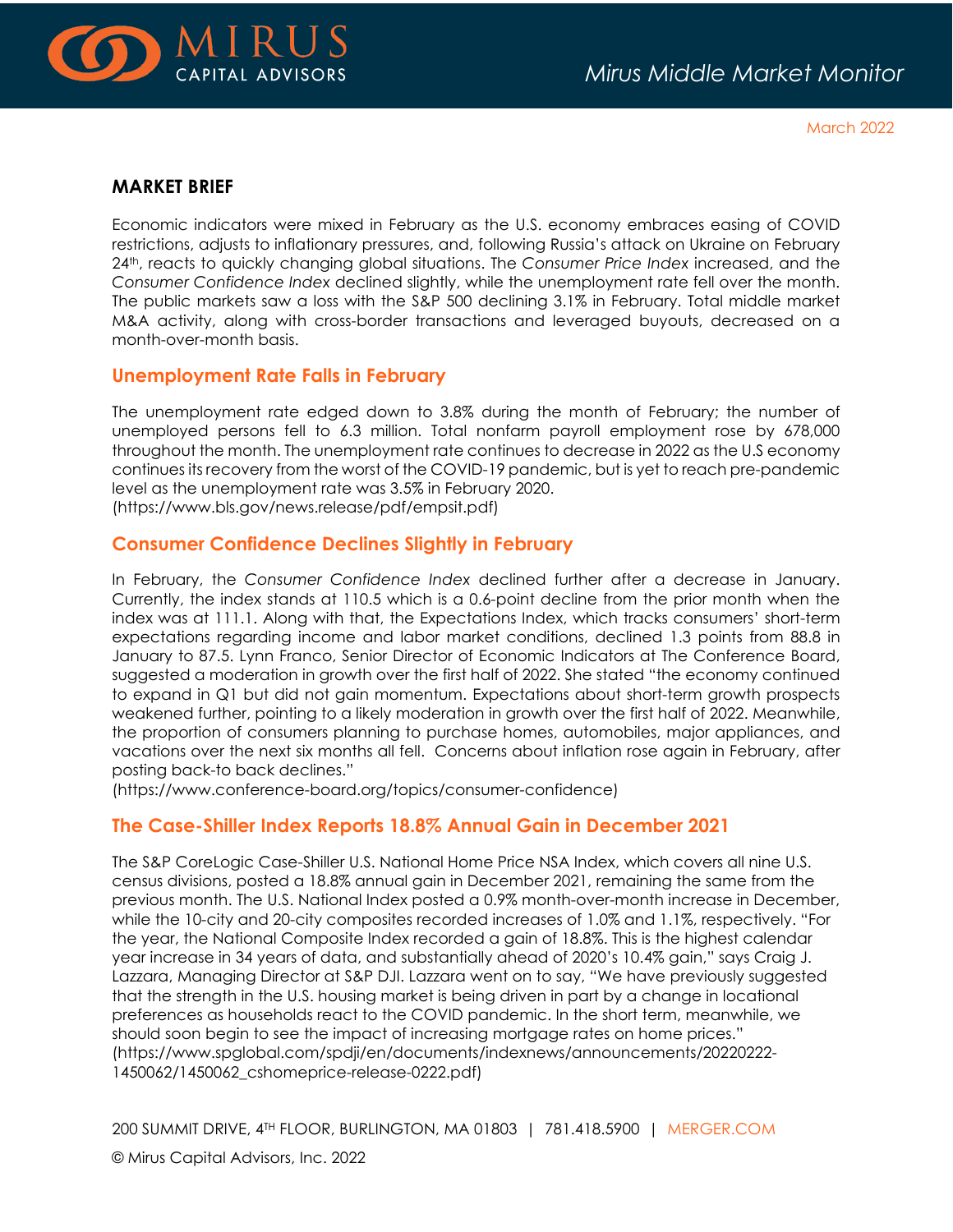

#### **The Consumer Price Index Increased 0.8% in February**

The Consumer Price Index for All Urban Consumers (CPI-U) rose by 0.8% in February on a seasonally adjusted basis, the U.S. Bureau of Labor Statistics reported. Over the last twelve months, the allitems index increased 7.9% before seasonal adjustment. Increases in the indexes for gasoline, shelter, and food were the largest contributors to the seasonally adjusted all-items increase. The gasoline index rose 6.6 percent in February and accounted for almost a third of the all-items index monthly increase; other energy component indexes were mixed. The food index rose 1.0 percent, the largest monthly increases since April 2020.

(https://www.bls.gov/news.release/cpi.nr0.htm)

#### **PUBLIC MARKET**

The U.S. public markets continued to trade down in February following a decline in January. The S&P 500 decreased by 3.1% and the Dow Jones Industrial Average was down 3.5%.

|                                                 |                         |       | <b>Revenue Growth</b> |          | <b>EBITDA Growth</b> |          |                      |
|-------------------------------------------------|-------------------------|-------|-----------------------|----------|----------------------|----------|----------------------|
| Category                                        | EV / Revenue EV/ EBITDA |       | 1 Year                | 3 Year   | 1 Year               |          | 3 Year EBITDA Margin |
| <b>Healthcare and Life Sciences</b>             |                         |       |                       |          |                      |          |                      |
| <b>Healthcare Technology</b>                    | 6.2x                    | 26.7x | 19.0%                 | 11.8%    | 55.0%                | 12.8%    | 15.6%                |
| <b>Healthcare Equipment and Supplies</b>        | 5.2x                    | 18.8x | 13.7%                 | 8.3%     | 22.7%                | 13.2%    | 29.4%                |
| <b>Healthcare Providers and Services</b>        | 0.9x                    | 11.6x | 10.8%                 | 11.2%    | 7.7%                 | 10.4%    | 13.2%                |
| <b>Healthcare and Life Sciences Aggregate</b>   | 4.1x                    | 19.0x | 14.5%                 | 10.4%    | 28.4%                | 12.1%    | 19.4%                |
| Technology                                      |                         |       |                       |          |                      |          |                      |
| <b>IT Services</b>                              | 4.1x                    | 20.1x | 7.8%                  | 5.8%     | 9.4%                 | 4.6%     | 12.0%                |
| <b>Software</b>                                 | 8.7x                    | 25.2x | 16.3%                 | 12.8%    | 16.1%                | 15.5%    | 7.3%                 |
| <b>Computers and Other Electronic Equipment</b> | 1.9x                    | 12.5x | 14.9%                 | 6.8%     | 30.4%                | 9.3%     | 20.2%                |
| <b>Technology Aggregate</b>                     | 4.9x                    | 19.3x | 13.0%                 | 8.5%     | 18.6%                | 9.8%     | 13.1%                |
| <b>Industrial and Distribution</b>              |                         |       |                       |          |                      |          |                      |
| <b>Aerospace and Defense</b>                    | 2.1x                    | 14.9x | 3.5%                  | $-1.7%$  | 43.7%                | $-1.5%$  | 10.0%                |
| <b>Building Products</b>                        | 1.7x                    | 10.6x | 14.9%                 | 3.8%     | 29.1%                | 9.6%     | 17.5%                |
| <b>Construction and Engineering</b>             | 0.7x                    | 8.8x  | 11.4%                 | 8.1%     | 13.9%                | 6.0%     | 9.1%                 |
| <b>Machinery</b>                                | 1.8x                    | 12.9x | 12.9%                 | 3.2%     | 20.6%                | 3.0%     | 5.2%                 |
| <b>Distributors</b>                             | 0.8x                    | 9.8x  | 18.6%                 | 7.5%     | 36.9%                | 9.3%     | 4.7%                 |
| <b>Industrial and Distribution Aggregate</b>    | 1.4x                    | 11.4x | 12.2%                 | 4.2%     | 28.8%                | 5.3%     | 9.3%                 |
| <b>Consumer Products</b>                        |                         |       |                       |          |                      |          |                      |
| <b>Food and Beverage</b>                        | 2.4x                    | 13.6x | 10.1%                 | 5.4%     | 9.0%                 | 5.5%     | 15.1%                |
| <b>Household and Personal Products</b>          | 3.5x                    | 17.3x | 1.9%                  | 2.2%     | $-1.9%$              | 0.4%     | 17.1%                |
| <b>Household Durables</b>                       | 1.1x                    | 8.6x  | 14.8%                 | 5.6%     | 31.7%                | 12.1%    | 10.6%                |
| <b>Textiles, Apparel, and Luxury Goods</b>      | 3.0x                    | 14.5x | 21.0%                 | 4.6%     | 76.3%                | 10.1%    | 8.8%                 |
| <b>Consumer Products Aggregate</b>              | 2.5x                    | 13.5x | 11.9%                 | 4.4%     | 28.8%                | 7.0%     | 12.9%                |
| <b>Business Services</b>                        |                         |       |                       |          |                      |          |                      |
|                                                 | 1.1x                    | 12.4x | 9.5%                  | 1.8%     | 38.5%                | 6.0%     | 12.2%                |
| <b>Human Resource and Employment Services</b>   |                         |       |                       |          |                      |          |                      |
| <b>Research and Consulting Services</b>         | 3.4x                    | 15.1x | 6.5%                  | 5.3%     | 14.5%                | 8.6%     | 21.0%                |
| <b>Business Services Aggregate</b>              | 2.2x                    | 13.7x | 8.0%                  | 3.5%     | 26.5%                | 7.3%     | 16.6%                |
| <b>Travel and Hospitality</b>                   |                         |       |                       |          |                      |          |                      |
| Hotels, Resorts, and Cruise Lines               | 7.3x                    | 30.9x | 4.9%                  | $-19.8%$ | 0.0%                 | $-66.7%$ | $-3.2%$              |
| <b>Restaurants</b>                              | 3.2x                    | 15.7x | 8.9%                  | $-1.1%$  | 50.1%                | $-1.7%$  | 4.4%                 |
| <b>Leisure Facilities</b>                       | 5.3x                    | 14.4x | 36.6%                 | 2.3%     | 74.0%                | $-8.4%$  | 9.5%                 |
| <b>Travel and Hospitality Aggregate</b>         | 5.3x                    | 20.3x | 16.8%                 | $-6.2%$  | 41.4%                | $-25.6%$ | 3.6%                 |

#### **Public Trading Multiples As of February 28, 2022**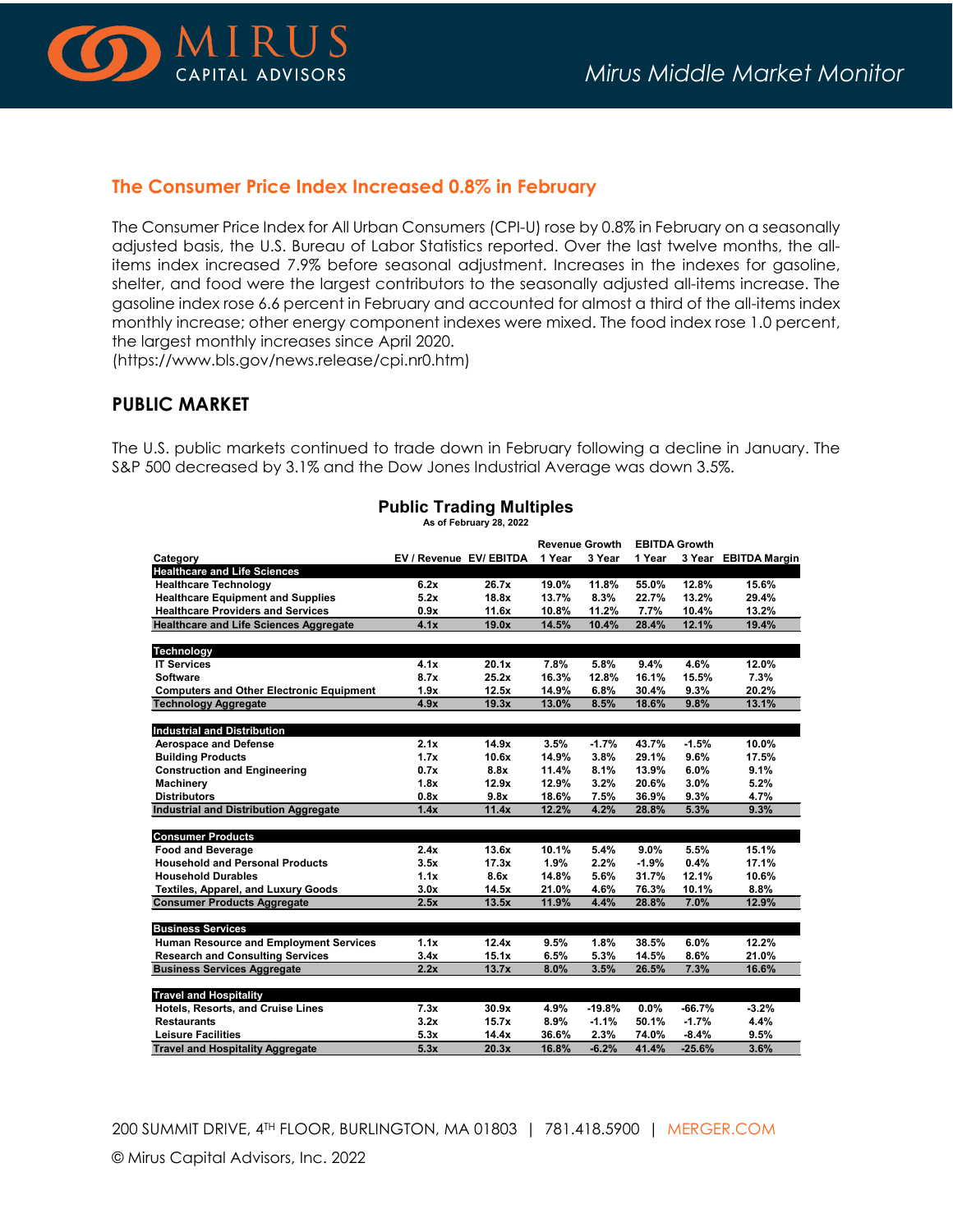

## **M&A MARKET**

Middle market M&A activity was down in February following strong year-end transaction volume in December and January. The Technology industry had the highest activity with 140 deals, followed by Consumer Products with 101 deals.



Cross-border middle market M&A activity slowed in February 2022 following a high volume at the end of 2021. Geopolitical uncertainty caused by the Russia-Ukraine conflict will likely hinder crossborder transactions in the short term, according to an analysis by GlobalData.



200 SUMMIT DRIVE, 4TH FLOOR, BURLINGTON, MA 01803 | 781.418.5900 | [MERGER.COM](http://www.merger.com/) © Mirus Capital Advisors, Inc. 2022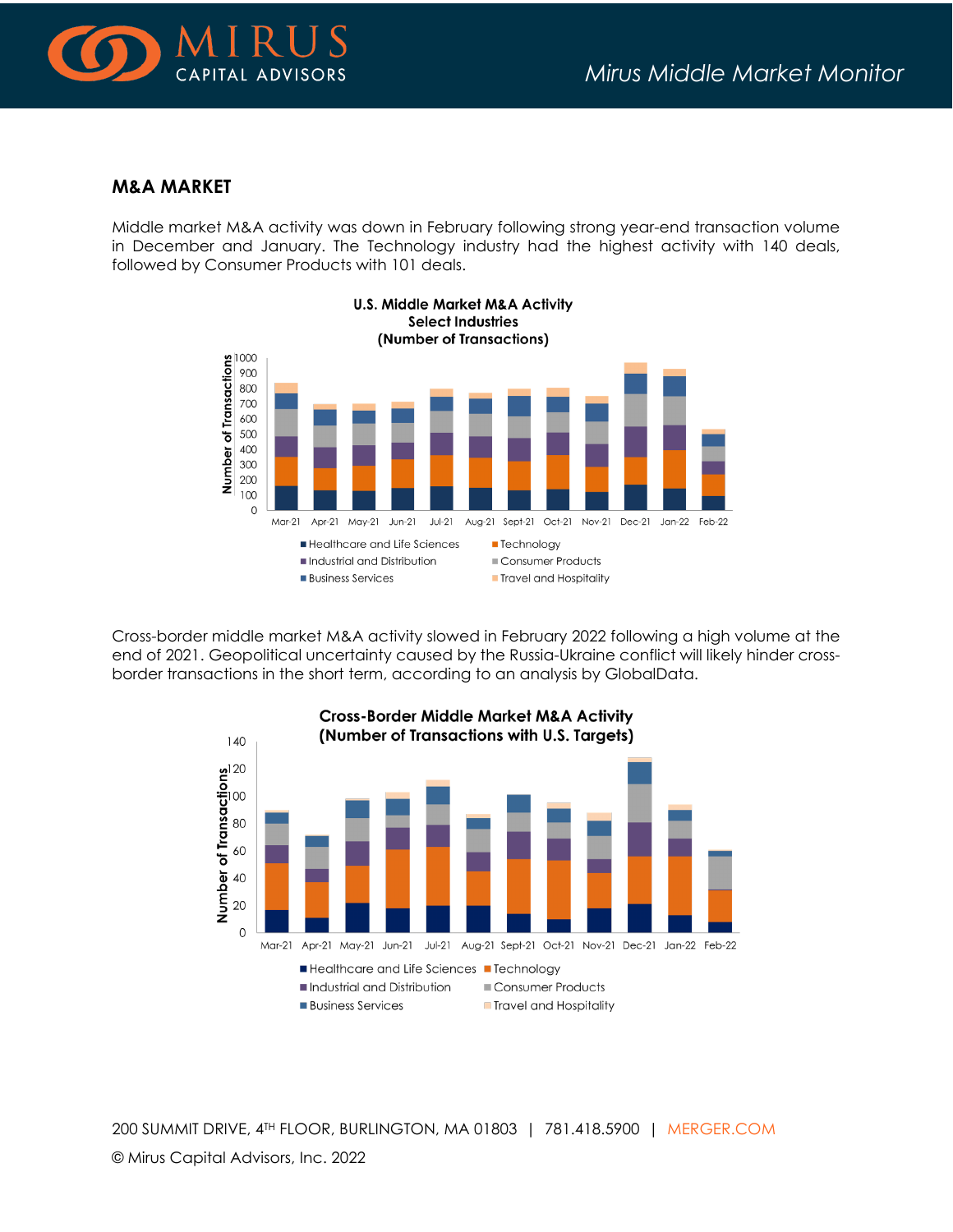

LBO transaction volume also continued to slow down in February after a decrease in January. However, the outlook for financial deals remains strong for 2022 and transaction volume is expected to pick up again in the next few months.



#### **U.S. Middle Market Leveraged Buyouts** (Number of Transactions)

# **SELECT MIDDLE MARKET M&A TRANSACTIONS – INDUSTRIAL & DISTRIBUTION**

**Business Services** 

**Travel and Hospitality** 

#### *Salt Creek Capital acquires All Metals*

Consumer Products

Salt Creek Capital ("SCC") announced its December 2021 acquisition of All Metals Industries, Inc. ("AMI" or the "Company"), a leading distributor of carbon, aluminum, stainless and coated sheet/coil products.

Founded in 1986 and headquartered in Belmont, New Hampshire, AMI provides metal products including cold rolled steel, galvanized steel, hot rolled P&O steel, galvannealed steel, galvanized coil, stainless steel, aluminum, and others. The Company provides a one-stop-shop solution to a diversified base of long-term customers throughout the Northeast U.S.

In a statement regarding the transaction, Heidi Paiva, CEO of AMI and Paul Koza, President of AMI jointly commented, "AMI has a long history of providing high quality steel products with timely delivery to its customers. This is a terrific outcome for our company, customers, partners and workforce… AMI's management team looks forward to working with Salt Creek to continue the growth in the future." Bobby Sheth, Managing Director of Salt Creek Capital, added, "AMI is an exciting opportunity for us to build upon as a platform with a long track record of success."

Mirus represented All Metals in the transaction.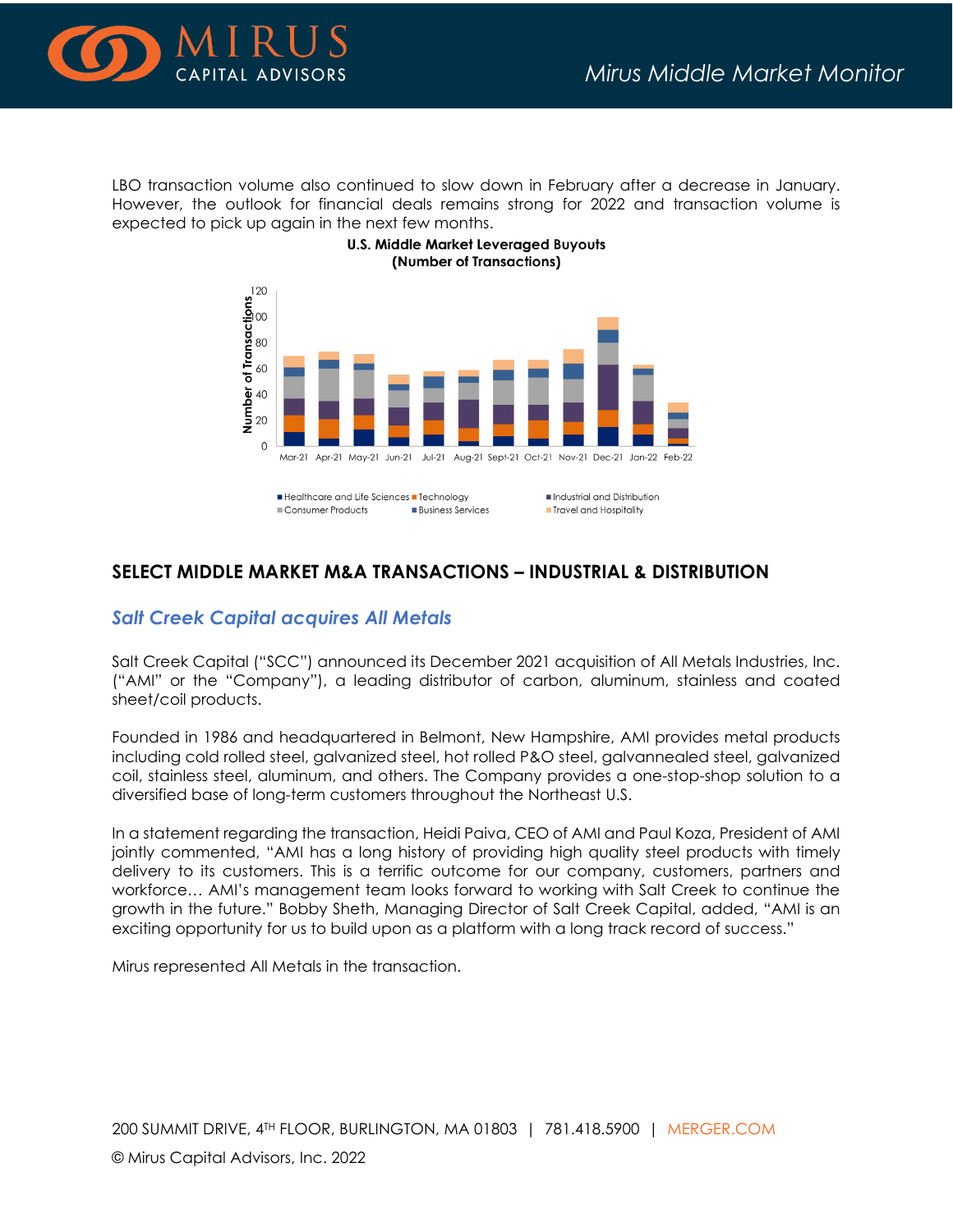

# *Premium Guard, in partnership with Trive Capital, acquires IPC Global Solutions*

On January 11, 2022, Premium Guard Inc. announced the acquisition IPC Global Solutions, a leading provider of branded and private label filtration products to the automotive aftermarket. As part of the transaction Trive Capital provided a structured capital solution to Premium Guard to fuel the combined business's ongoing high pace of growth.

Founded in 1986 and headquartered in West Bridgewater, Massachusetts with a distribution center in Grove City, Ohio, IPC Global Solutions provides a full line of filtration products to the automotive aftermarket through its ECOGARD brand and private label offerings. IPC supplies products to automotive aftermarket retailers, quick lube service centers, wholesale distributors, and e-commerce channels.

Anan Bishara, CEO of Premium Guard, said, "This is a new chapter in PGI's history. We competed with IPC for the last 26 years, which has pushed both companies to raise the ceiling and flourish... We are excited to combine forces with IPC to provide the aftermarket with industry-leading service, complete solutions, best-in-class quality products, and leading application coverage at a greater scale." Brad Wiginton, Managing Director at Trive, added, "The addition of IPC strengthens the Company's position as a leading filtration supplier, expanding Premium Guard's customer base and portfolio of brands, while adding to the Company's distribution facility footprint.

Mirus represented IPC Global in the transaction.

#### *RNWBL acquires Gearbox Express*

On February 16, 2022, RNWBL, a high-growth technology company focused on lowering the cost of renewable energy and accelerating energy transition, announced the acquisition of Gearbox Express, LLC (Gearbox), a provider of highly-engineered maintenance and refurbishment solutions to the wind energy market.

Headquartered in Mukwonago, WI, Gearbox provides remanufactured gearboxes, main shafts, parts, and other services, using proprietary components and superior engineering to deliver "better-than-new" products. Gearbox is the only multi-brand service provider in the industry and maintains the largest portfolio of reverse-engineered gearboxes, main shafts, and other products in the wind energy market. Founded in 2012, Gearbox has addressed critical needs in the wind power market and has quickly become a vital supplier of mission-critical components to some of its largest participants.

RNWBL is a high-growth technology company focused on lowering the cost of renewable energy and accelerating the energy transition. Formed out of the combination of best-in-class organizations and headquartered in Houston, TX, RNWBL is focused on providing field services and technology to the wind, solar, and the broader renewables industry.

200 SUMMIT DRIVE, 4TH FLOOR, BURLINGTON, MA 01803 | 781.418.5900 | [MERGER.COM](http://www.merger.com/) © Mirus Capital Advisors, Inc. 2022